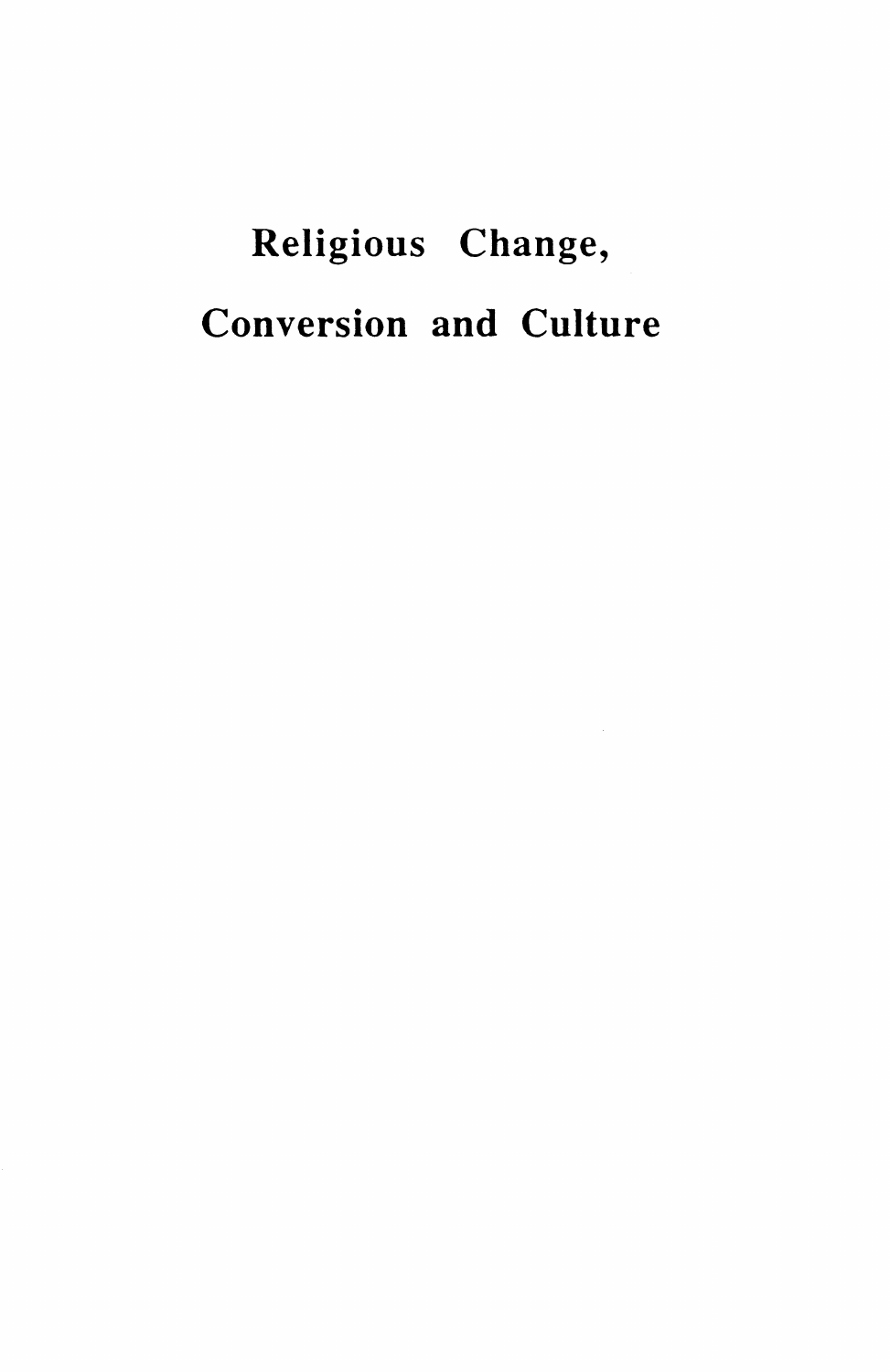*In memory of Bill Jobling*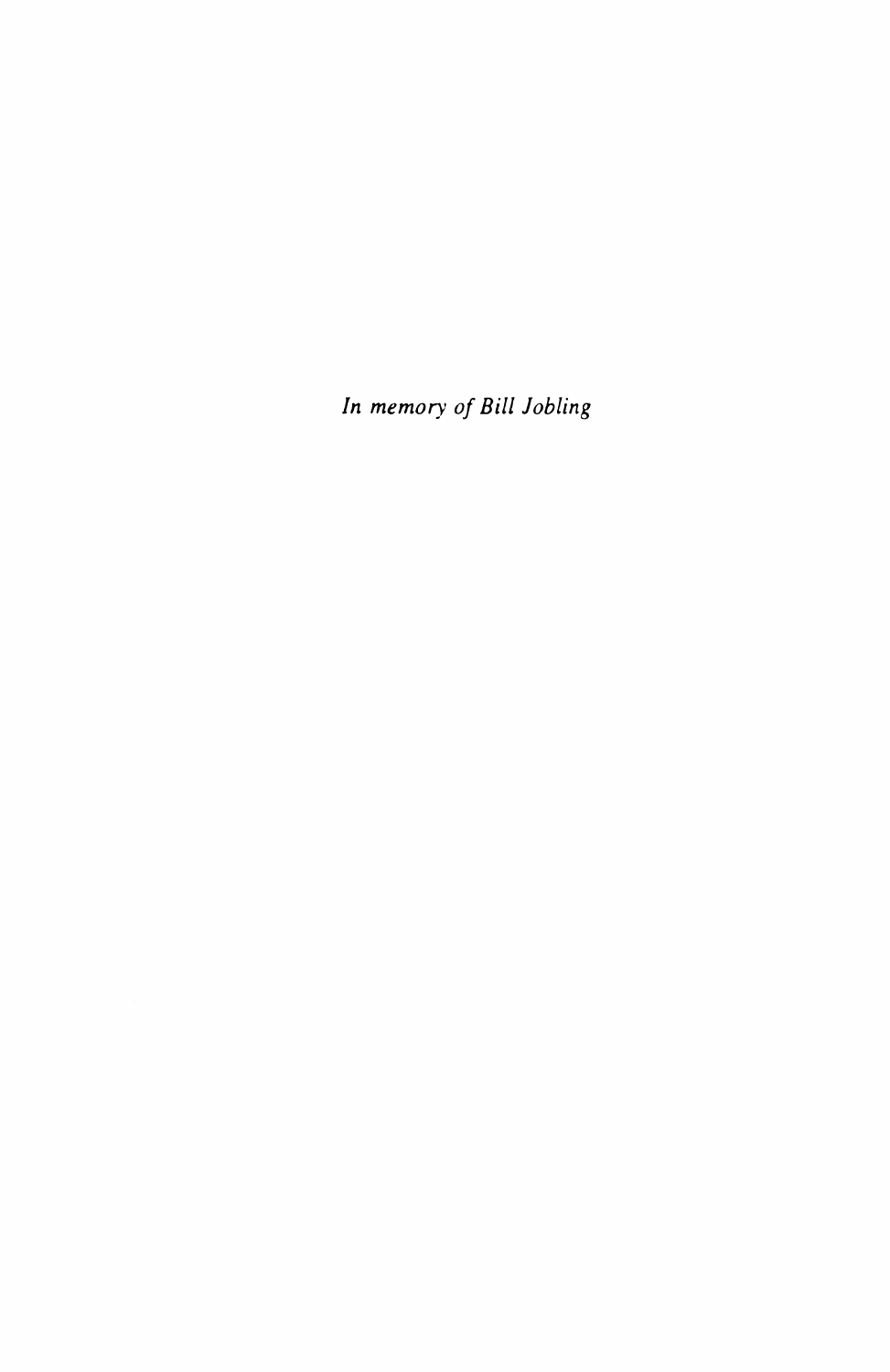## **Religious Change, Conversion and Culture**

edited by Lynette Olson

SYDNEY STUDIES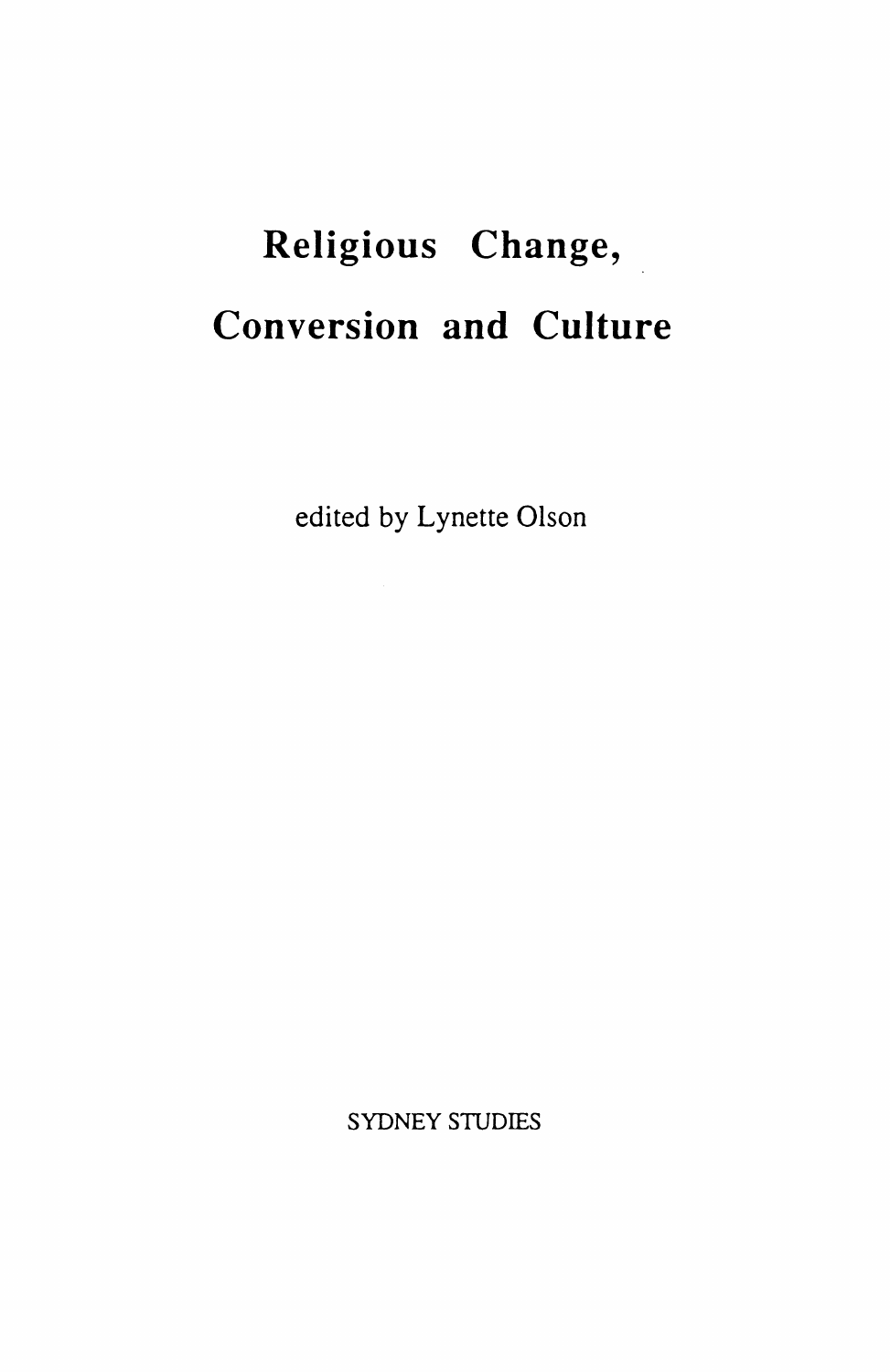Published by Sydney Association for Studies in Society and Culture (SASSC)

Distributed by

Sydney Studies P. 0. Box 575 Leichhardt Sydney, N. S. W. 2040 Australia (02) 569 1452 overseas 61 (2) +

*Religious Change, Conversion and Culture* is number 12 in the series, Sydney Studies in Society and Culture

Copyright 1996 in each work remains with the authors Copyright 1996 in the compilation remains with SASSC

This book is copyright. Apart from any fair dealing for the purposes of private study, research, criticism or review, as permitted under the Copyright Act, no part of this book may in any form be reproduced by any process (electronic, mechanical, microcopying, photocopying, recording or otherwise) without prior written permission. Inquiries should be addressed to the publishers.

ISBN 0 949405 10 8

ISSN 0812 6402

Printed and bound in Australia by Berget Pty Ltd

Published with the support of The Association for the *Journal of Religious History*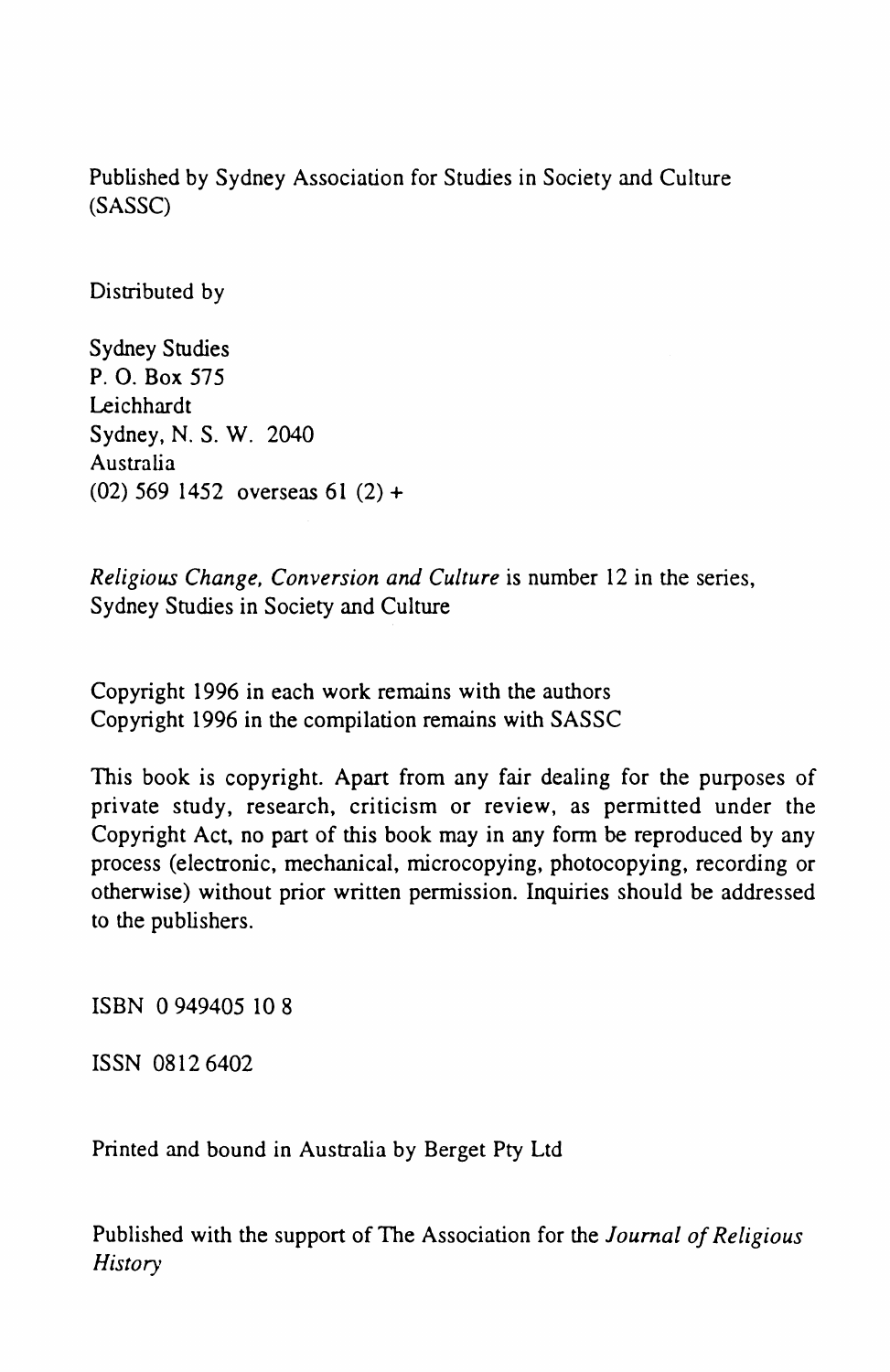## **Contents**

| Preface                                                                                                                                   | vii          |
|-------------------------------------------------------------------------------------------------------------------------------------------|--------------|
| Towards a General Theory of Conversion<br>Carole M. Cusack                                                                                | $\mathbf{1}$ |
| The Conversion of the Visigoths and Bulgarians Compared<br>Lynette Olson                                                                  | 22           |
| African Conversion and the 'Irish Question'<br><b>Bernard Martin</b>                                                                      | 33           |
| New Evidence for the History of Indigenous Aramaic Christianity<br>in Southern Jordan<br>W. J. Jobling                                    | 62           |
| Christians and Muslims in Syria and Upper Mesopotamia in the<br>Early Arab Islamic Period: Cultural Change and Continuity<br>Ahmad Shboul | 74           |
| Prescribing Messiah: A Case Study concerning Internal Conversion<br>Ruth V. Lewin-Broit                                                   | 93           |
| Buallawn Israel: The Emergence of a Judaising Movement in<br>Mizoram, Northeast India<br>Myer Samra                                       | 105          |
| Old Wine in New Bottles? Kartabhaja (Vaishnava) Converts to<br>Evangelical Christianity in Bengal, 1835-1845<br>G. A. Oddie               | 132          |
| Sex, Gender and Christian Conversion in Nineteenth-century<br>South India<br>Helen McCulloch                                              | 153          |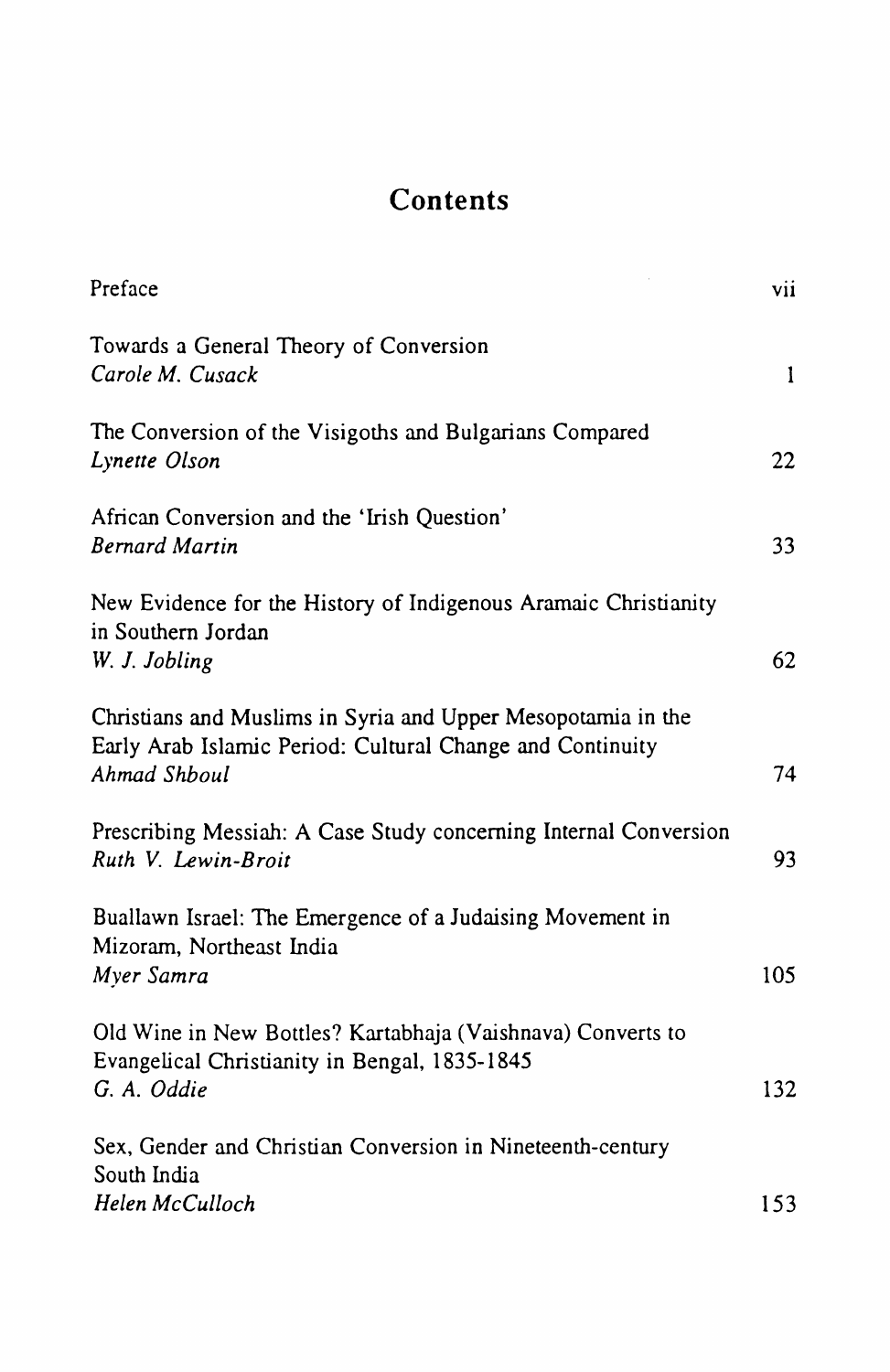| Not by Word Alone: Cross-cultural Communication between<br>Highlanders and Missionaries (SVD) in the Jimi Valley, Western |     |
|---------------------------------------------------------------------------------------------------------------------------|-----|
| Highlands, Papua New Guinea                                                                                               |     |
| Wojciech Dabrowski                                                                                                        | 188 |
| Gang Leaders and Conversion in Contemporary Papua New Guinea<br>Garry Trompf                                              | 209 |
| 'Right Way' 'Til I Die': Christianity and Kin on Country at                                                               |     |
| Hermannsburg<br>Diane J. Austin-Broos                                                                                     | 226 |
| Conversion, Gender Order and the Wellington Valley Mission,<br>1832-43                                                    |     |
| Hilary M. Carey                                                                                                           | 254 |
| Endnote                                                                                                                   | 274 |

 $\mathcal{L}^{\text{max}}_{\text{max}}$  and  $\mathcal{L}^{\text{max}}_{\text{max}}$